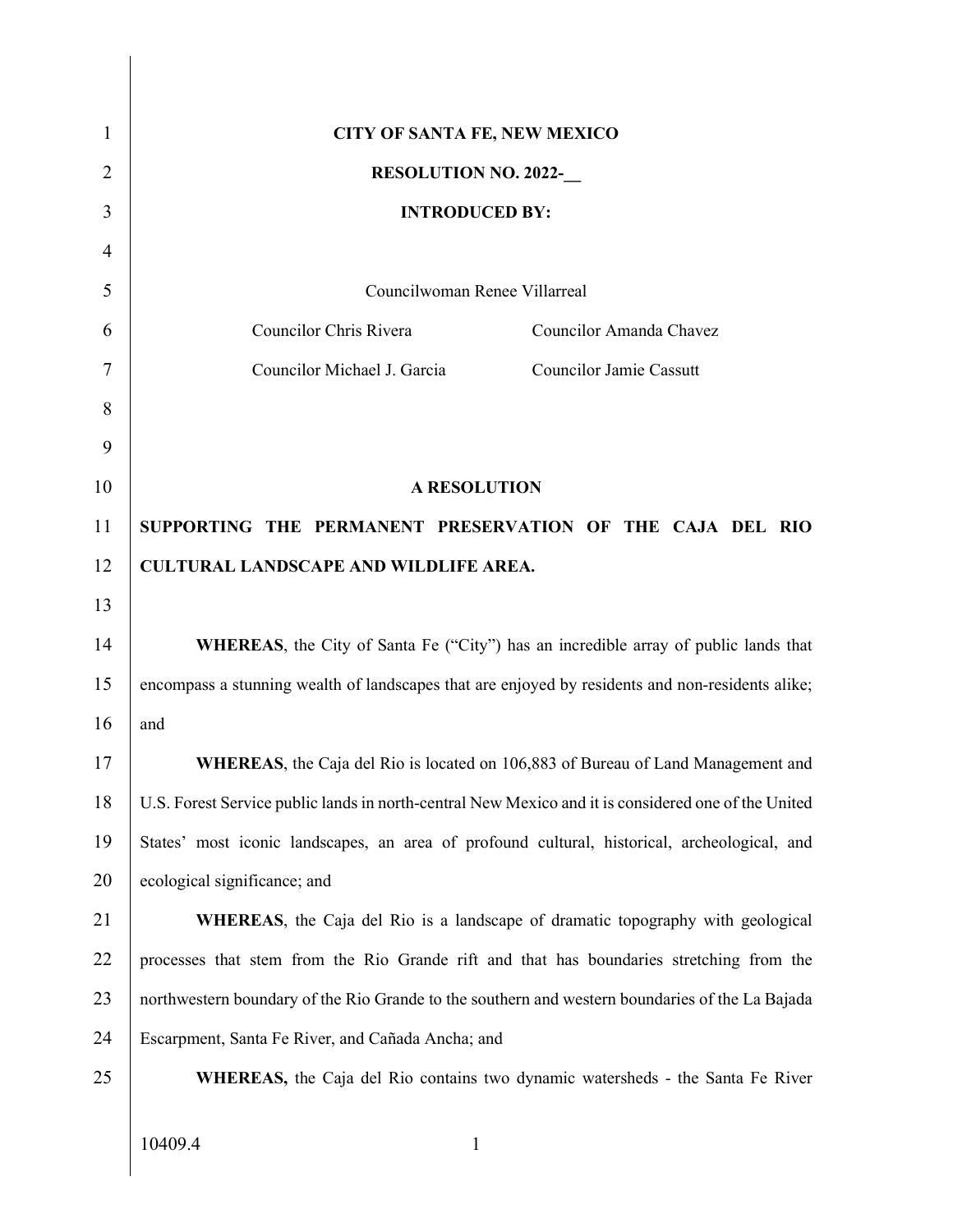1 Canyon and the Rio Grande corridor from Buckman to Cochiti Lake - and both watersheds have 2 critical cultural, hydrological, ecological, agricultural, and economic significance; and 3 WHEREAS, the Caja del Rio is one of the most remarkable natural landscapes in the 4 American Southwest with cactus forests, birds ranging from burrowing owls to bald eagles, herds 5 of deer and elk, black bears, and cougars; and 6 WHEREAS, the Caja del Rio has been a critical habitat to wildlife for millennia and a 7 wide variety of bird and animal species continue to use the area as a migratory corridor, breeding 8 grounds, and an area of relocation during wildfires and changing climates. 9 WHEREAS, in connecting various mountain ranges and wildlife habitats, the Caja del Rio 10 acts as a cornerstone for wildlife connectivity and is essential for maintaining wildlife movement 11 | throughout the Upper Rio Grande; and; 12 WHEREAS, preserving the Caja del Rio is critical for sustaining the City's rich and 13 diverse cultures, traditions, heritage, and the vibrant community we are blessed to collectively 14 share; and 15 WHEREAS, the Caja del Rio plateau has been inhabited by Native and Indigenous 16 communities since time immemorial; and 17 WHEREAS, the Caja del Rio is recognized by various Pueblos' traditional leadership as 18 a significant region of cultural properties where Pueblo ancestors built housing structures, 19 ceremonial kivas, roads, irrigation infrastructure, petroglyphs, and other cultural resources; and 20 WHEREAS, the Caja del Rio contains a dense concentration of thousands of sacred sites, 21 structures, petroglyphs, irrigation systems, and other significant cultural artifacts; and 22 WHEREAS, the Pueblos maintain an ongoing connection and use of the Caja del Rio 23 landscape and its cultural resources, and sacred sites through story, song, pilgrimage, and prayer, 24 and preserving the landscape is critical for ongoing cultural religious access and use; and 25 WHEREAS, the Caja del Rio also is the key landscape demarcation between what the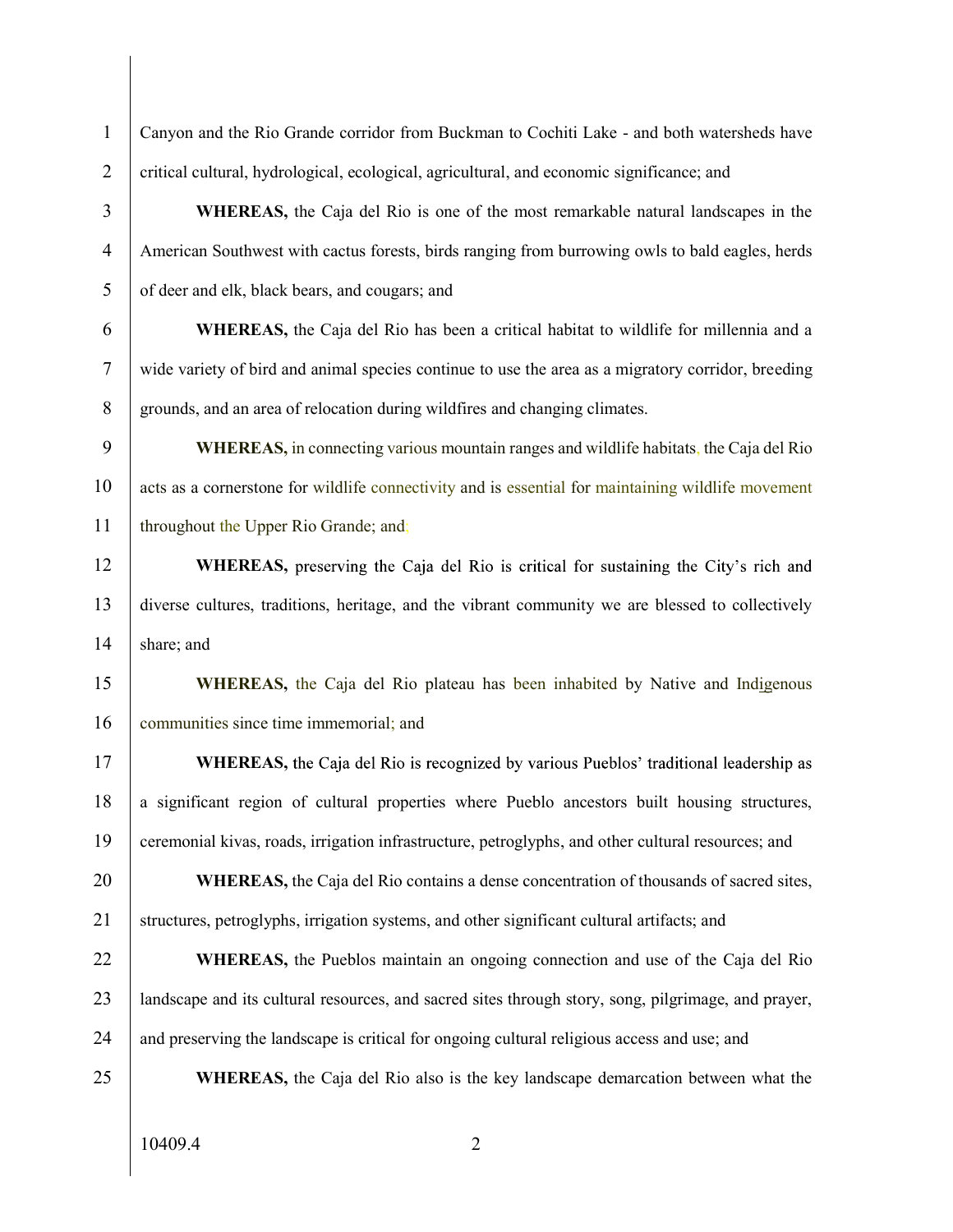1 Spanish colonial world termed the "Rio Abajo" and "Rio Arriba" regions of New Mexico, where 2 the people of Santa Fe's traditional Hispano villages maintain deep ties and living roots as "Ejido" 3 (communal) through perpetuation and practice of traditional uses of flora and fauna and by 4 pilgrimage and prayer; and

5 WHEREAS, the Caja del Rio Hispano communities, including Jacona, Agua Fria, La 6 Cieneguilla, La Cienega, La Bajada, and Santa Fe's Southside remain deeply connected to the Caja 7 del Rio and act as living repositories of traditional ecological and cultural knowledge of the area; 8 and

9 WHEREAS, the City recognizes the importance of traditional livestock production on the 10 Caja del Rio plateau and supports continued responsible range management as has been conducted 11 through the cooperation of cattle growers and livestock permittees, traditional *merced* and acequia 12 communities as political subdivisions of New Mexico, and federal agencies; and

13 WHEREAS, the Caja del Rio is still used by the Pueblo Nations and traditional Hispano 14 communities to exercise traditional land use values including the following: hunting, fishing, 15 grazing, wood gathering, piñon harvesting, herb and plant gathering, sacred pilgrimage, and the 16 historic community use of the land in other traditional ways; and

17 WHEREAS, the Caja del Rio also contains a major and historically significant travel 18 corridor along the National Historic Trail of El Camino Real de Tierra Adentro, an important trade 19 route that, according to the National Park Service, ran from Mexico City to the Pueblo of Ohkay 20 | Owingeh, New Mexico from 1598 to 1881; and

21 WHEREAS, various petroglyphs and archeological sites found along El Camino Real de 22 Tierra Adentro and throughout the Caja del Rio speak to the arrival, presence, history, culture, and 23 influence of the Spanish in the area; and

24 WHEREAS, residents and spiritual leaders throughout the Santa Fe and the United States 25 recognize the sacred value of the Caja del Rio and utilize the area as a place of prayer, silence,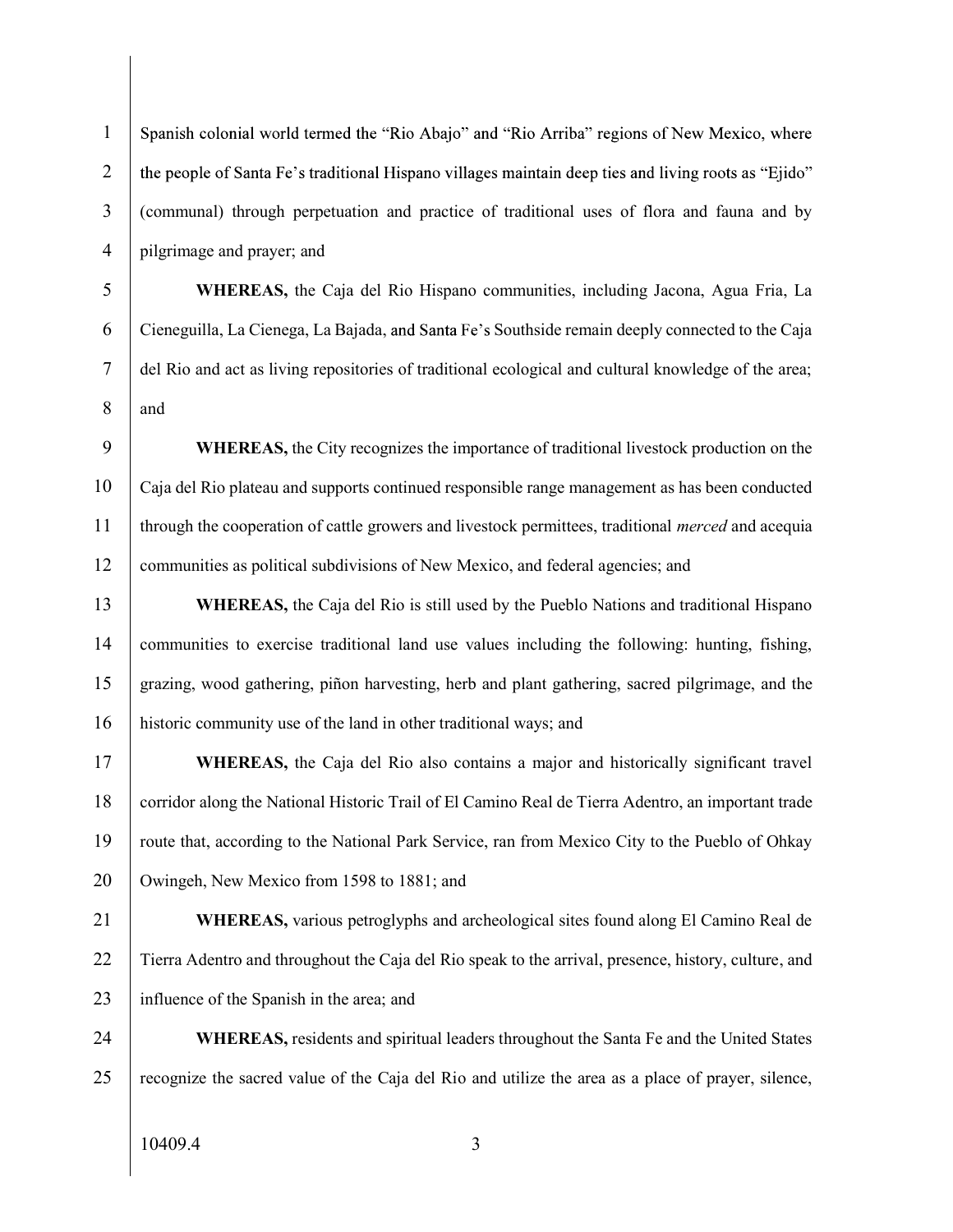1 solitude, worship and sacred pilgrimage; and

2 WHEREAS, in the early 1900s, the main travel corridor of El Camino Real de Tierra 3 Adentro along the Caja del Rio transformed to become famous for its iconic stretches of New 4 Mexico Highway 1 and ultimately Route 66; and

5 WHEREAS, the Caja del Rio also serves as a critical landscape in creating a historical, 6 cultural, ecological, and eco-tourism corridor, connecting Bandelier National Monument and the 7 adjacent sites of Kasha-Katuwe Tent Rocks National Monument, El Rancho de los Golondrinas 8 and the Leonora Curtin Wetland Preserve; and

9 WHEREAS, the New Mexico Heritage Preservation Alliance has listed the Caja del Rio 10 as one of the "most endangered places" in New Mexico; and

11 WHEREAS, there are many significant threats to the Caja del Rio's land, water, wildlife 12 and cultural and archeological antiquities including, but not limited to the following: petroglyph 13 defacement, vandalism, and theft; illegal shooting and poaching of wildlife and livestock; illegal 14 dumping; theft of stock tanks; unlawful off-highway vehicle usage; habitat fragmentation from 15 illegal roads; unmanaged/unlawful recreation; and recent sales of federal lands by the BLM for 16 other public purposes; and

17 WHEREAS, according to New Mexico Wild, the Caja del Rio's cultural and wildlife 18 resources remain under significant threat from the Los Alamos National Labs proposals<sup>1</sup> to run a 19 major transmission line and fiber optic line cutting across the Caja del Rio landscape as well as the 20 proposal for the development of a major highway to be created through the area; and

21 WHEREAS, the federal agencies with jurisdiction over the area have provided insufficient 22 management and resources to patrol, monitor, and protect the many antiquities within the Caja del 23 Rio; and

24 WHEREAS, Pueblo Nations with a deep connection to the Caja del Rio would like for the

 <sup>1</sup> https://www.lanl.gov/environment/epcu/index.shtml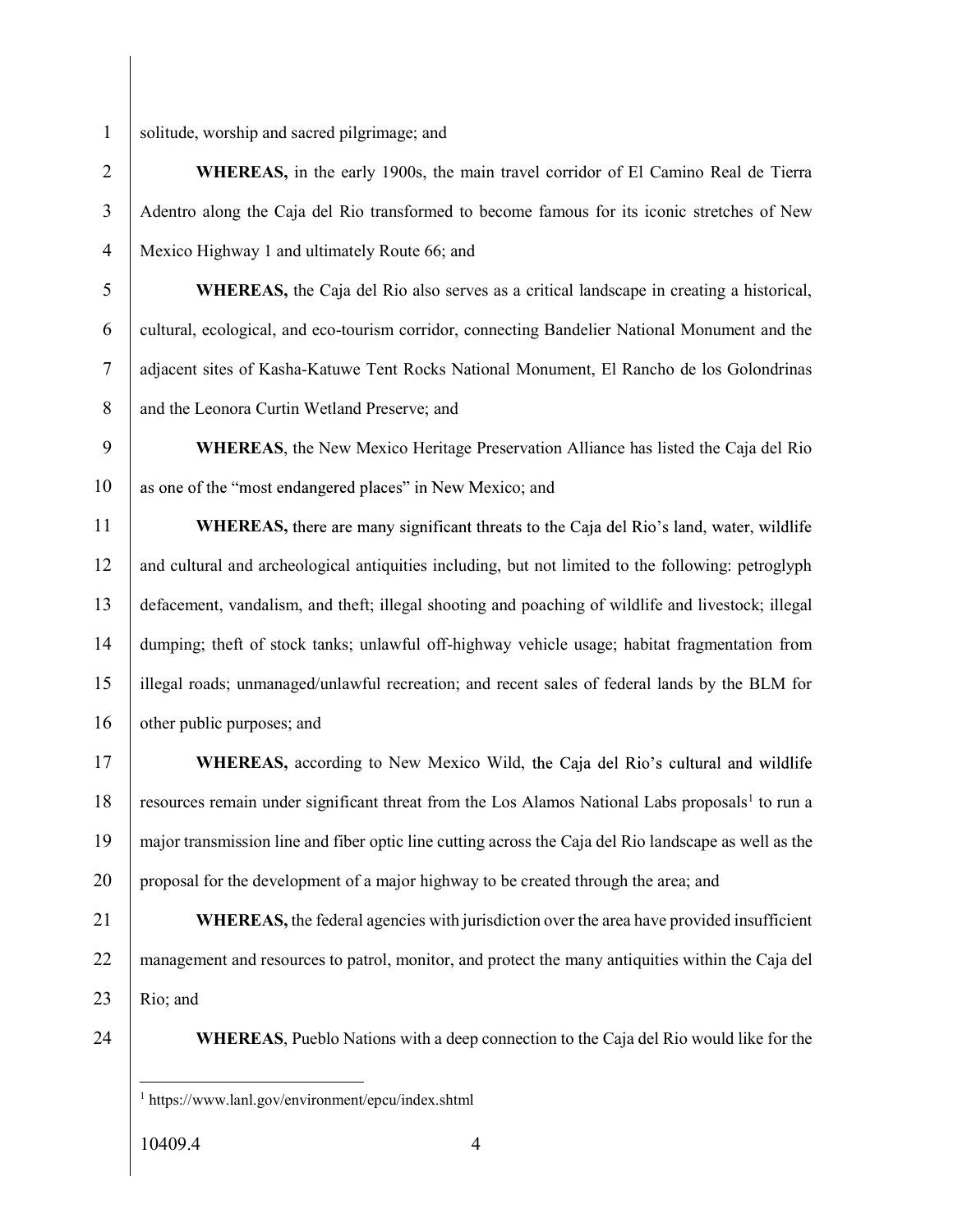1 federal government to provide the protections needed to preserve and protect traditional Native 2 sacred sites as well as maintain Pueblo access and co-stewardship of these sites; and

3 WHEREAS, in furtherance of this desire, the All Pueblo Council of Governors adopted a 4 Resolution on November 29, 2021 urging the USFS to "fully analyze environmental and cultural 5 impacts of the proposed [transmission line] by conducting a full environmental impact statement" 6 and to comply with statutory obligations under the National Environmental Policy Act and the 7 National Historic Preservation Act; and

8 WHEREAS, the Governing Body believes that the Caja del Rio should become an 9 important experiential learning "classroom" for the area's surrounding youth and a place to teach 10 children the cultural, historical, ecological, geological, hydrological and biological aspects of this 11 remarkable landscape; and

12 WHEREAS, portions of the Caja del Rio have tremendous potential for sustainable 13 outdoor recreation to create jobs and enhance local economies, so long as these regulated activities 14 do not adversely impact the cultural, hydrological, and ecological resources of the landscape; and

15 WHEREAS, the permanent protection of the Caja del Rio will help New Mexico reach 16 the 30 by 30 goals of the America the Beautiful initiative and New Mexico's 30 by 30 Executive 17 Order No. 2021-52, focused on protecting biodiversity and conserving 30% of lands and waters by 18 2030; and

19 WHEREAS, the Governing Body unanimously adopted Resolution No. 2021-7 that 20 | supports the 30 by 30 campaign in January, 2021; and

21 WHEREAS, the America the Beautiful initiative encourages locally led and voluntary 22 efforts to conserve, connect, and restore lands, waters, and wildlife upon which we all depend; and 23 WHEREAS, the Caja del Rio protection efforts are locally driven and led, characterized 24 by community collaboration that supports the priorities of Tribal Nations, while also engaging other 25 **local stakeholders**.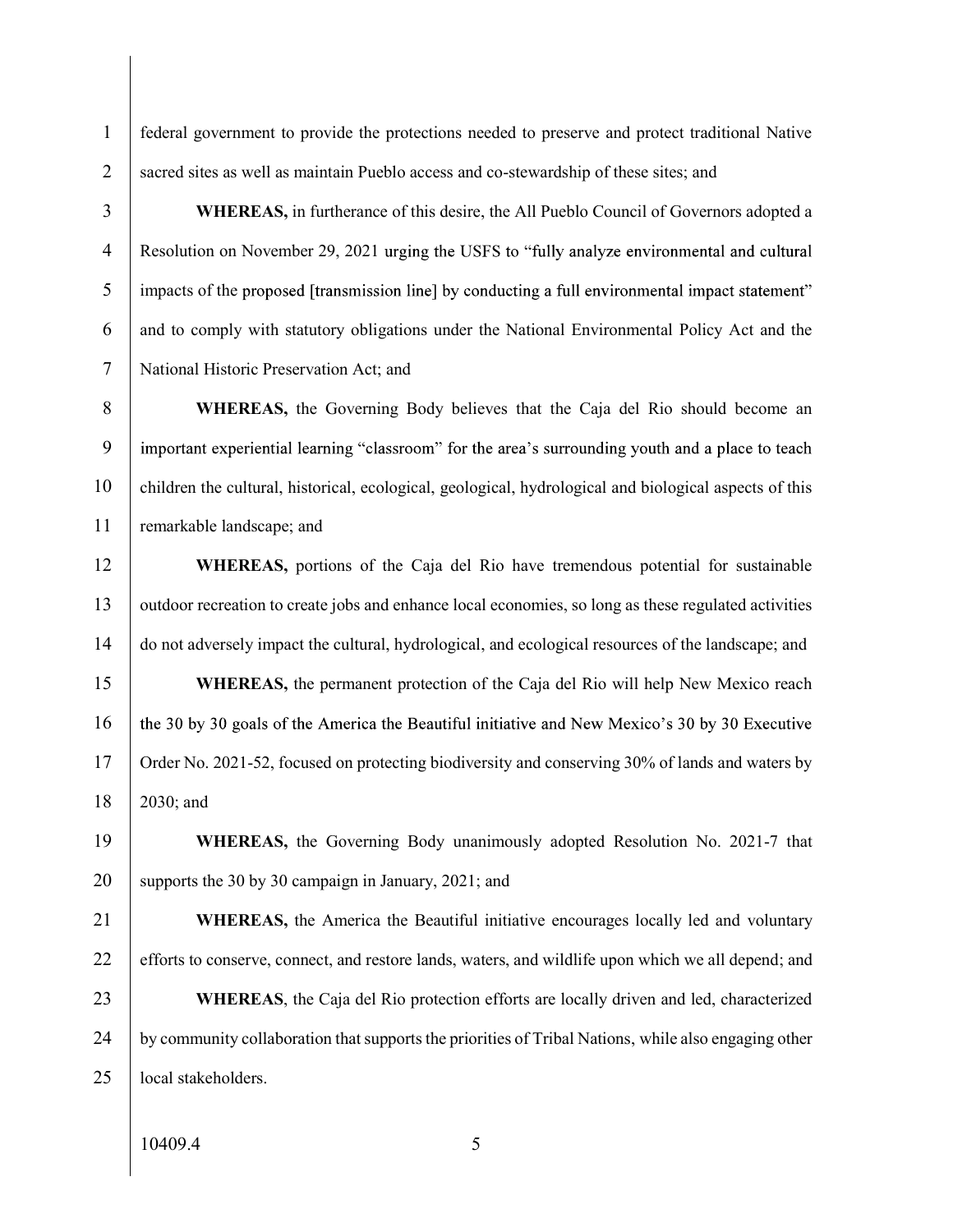## 1 NOW, THEREFORE, BE IT RESOLVED BY THE GOVERNING BODY OF THE

2 CITY OF SANTA FE, that the Governing Body supports the permanent protection, long-term 3 preservation, and responsible stewardship of the Caja del Rio landscape through an appropriate 4 federal land use designation.

5 BE IT FURTHER RESOLVED that the Governing Body supports the collaboration, co-6 management, and co-stewardship of the Caja del Rio among responsible federal agencies, the local 7 governments of traditional Hispano communities, and sovereign Tribal Nations for the permanent 8 protection and preservation of this precious natural and cultural landscape.

9 BE IT FURTHER RESOLVED that the Governing Body supports all efforts to empower 10 Pueblo Nations and traditional Hispano communities in performing meaningful cultural 11 interpretation, environmental education, and historical preservation of this treasured landscape.

12 BE IT FURTHER RESOLVED that the Governing Body supports co-stewardship and 13 responsible management of wildlife and the wild environs of the Caja del Rio Plateau, for the 14 benefit of the public today, and for future generations.

15 BE IT FURTHER RESOLVED that the Governing Body supports the continuation and 16 sustainment of traditional uses of the Caja del Rio including the following: hunting, fishing, 17 grazing, wood gathering, piñon harvesting, herb and plant gathering, sacred pilgrimage, and the 18 historic community use of the land in other traditional ways.

19 BE IT FURTHER RESOLVED that the Governing Body directs the City Clerk upon 20 adoption of this resolution, to deliver this resolution to the City of Santa Fe State legislative 21 delegation, New Mexico's congressional delegation, the leadership of the United States Senate and 22 | United States House, and the President of the United States.

- 23 PASSED, APPROVED, and ADOPTED this day of  $, 2022$ .
- 24

25